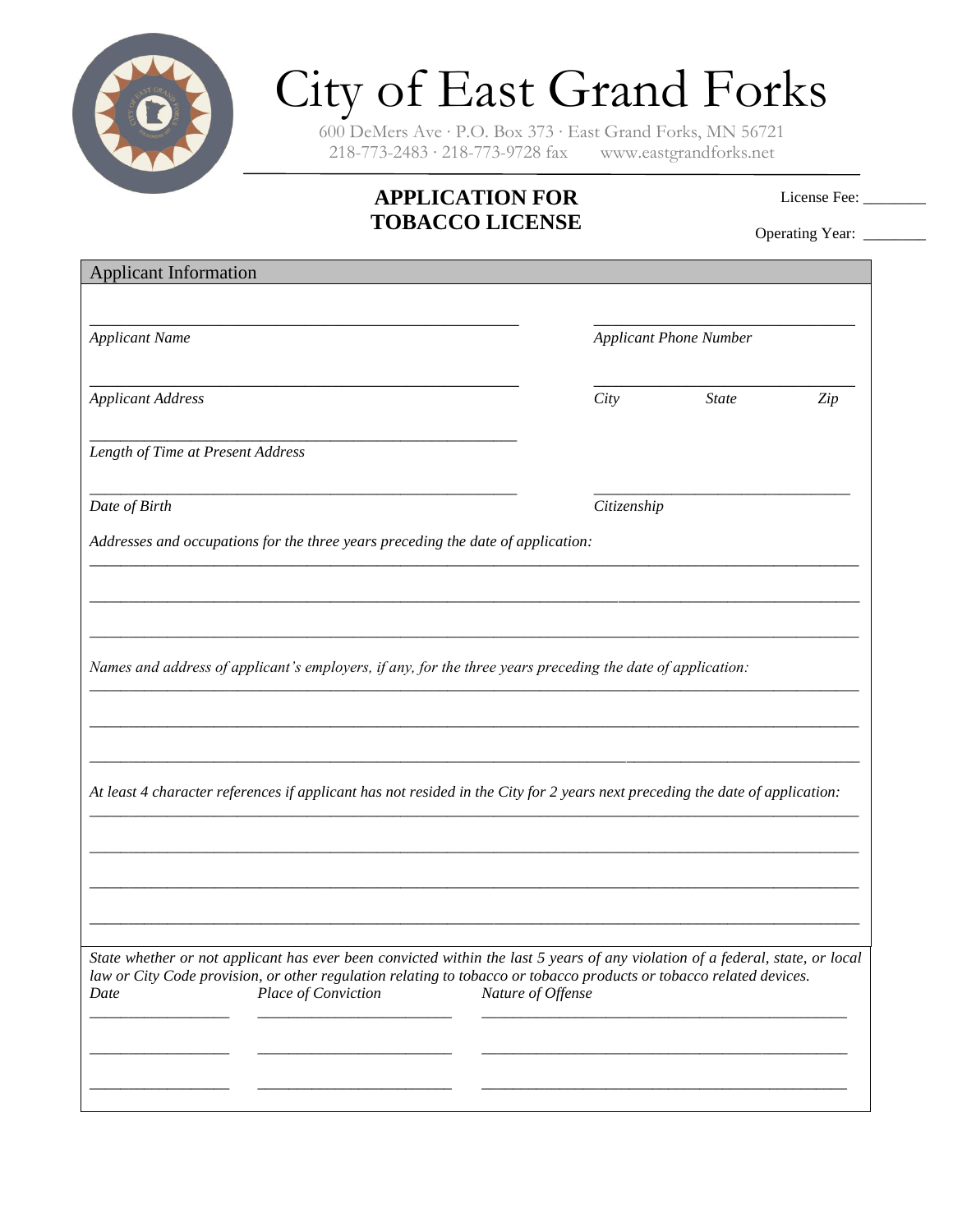## City of East Grand Forks Application for Tobacco License

| . .                                   |                              |              |     |
|---------------------------------------|------------------------------|--------------|-----|
| <b>Business Information</b>           |                              |              |     |
|                                       |                              |              |     |
| <b>Business Name</b>                  | <b>Business Phone Number</b> |              |     |
| <b>Business Address</b>               | City                         | <b>State</b> | Zip |
| Federal Tax ID#                       | $MN$ Tax ID #                |              |     |
| Corporate Information (if applicable) |                              |              |     |
| Corporate Name                        | <b>Phone Number</b>          |              |     |
| Corporate Address                     | City                         | <b>State</b> | Zip |

I hereby certify that I have completely filled out the entire above application, together and that the application is true, correct, and accurate.

| Signature of Applicant                                                                                 | Date      |
|--------------------------------------------------------------------------------------------------------|-----------|
| <b>Print Name</b>                                                                                      | Title     |
| Internal Use Only                                                                                      |           |
| The following items need to be completed and/or attached in order for the application to be processed: |           |
| *Application fee paid in full: $\Box$ yes $\Box$ no Payment Type: $\Box$ cash $\Box$ check #           | Receipt # |
| *Application completed in full and signed: $\Box$ yes $\Box$ no                                        |           |
| *Approved $\Box$ yes $\Box$ no<br>License Number                                                       |           |